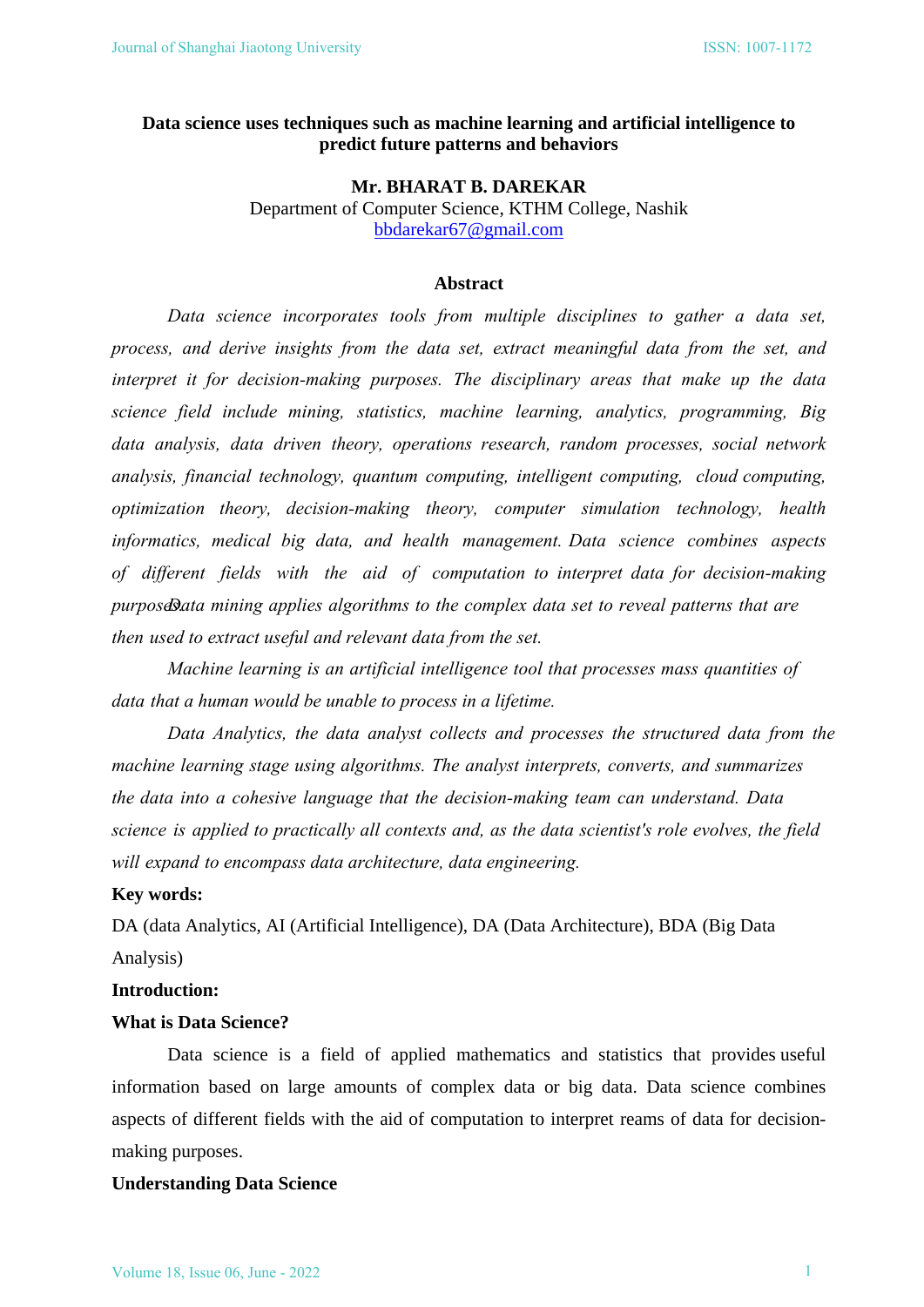Data is drawn from different sectors, channels, and platforms, including cell phones, social media, e-commerce sites, healthcare surveys, and internet searches. The continually increasing access to data is possible due to advancements in technology and collection techniques. Individuals buying patterns and behavior can be monitored and predictions made based on the information gathered.

Data is unstructured and requires parsing for effective decision-making. This process is complex and time-consuming for companies hence, the emergence of data science. It uses big data and machine learning to interpret data for decision-making purposes.

Data science uses techniques such as machine learning and artificial intelligence to extract meaningful information and to predict future patterns and behaviors.

The field of data science is growing as technology advances and big data collection and analysis techniques become more sophisticated.

#### **How Data Science is applied**

Data science incorporates tools from multiple disciplines to gather a data set, process, and derive insights from the data set, extract meaningful data from the set, and interpret it for decision-making purposes. The disciplinary areas that make up the data science field include mining, statistics, machine learning, analytics, and programming.

[Data mining](https://www.investopedia.com/terms/d/datamining.asp) applies algorithms to the complex data set to reveal patterns that are then used to extract useful and relevant data from the set.

Machine learning is an artificial intelligence tool that processes mass quantities of data that a human would be unable to process in a lifetime. Machine learning perfects the decision model presented under predictive analytics by matching the likelihood of an event happening to what actually happened at a predicted time.

Data science is applied to practically all contexts and, as the data scientist's role evolves, the field will expand to encompass data architecture, data engineering, and data administration.

A data scientist collects, analyzes, and interprets large volumes of data, in many cases, to improve a company's operations. Data scientist professionals develop statistical models that analyze data and detect patterns, trends, and relationships in data sets. This information can be used to predict consumer behavior or to identify business and operational risks.

Banking institutions are capitalizing on big data to enhance their fraud detection successes. Asset management firms are using big data to predict the likelihood of a security's price moving up or down at a stated time. Companies such as Netflix mine big data to determine what products to deliver to their users. Netflix also uses algorithms to create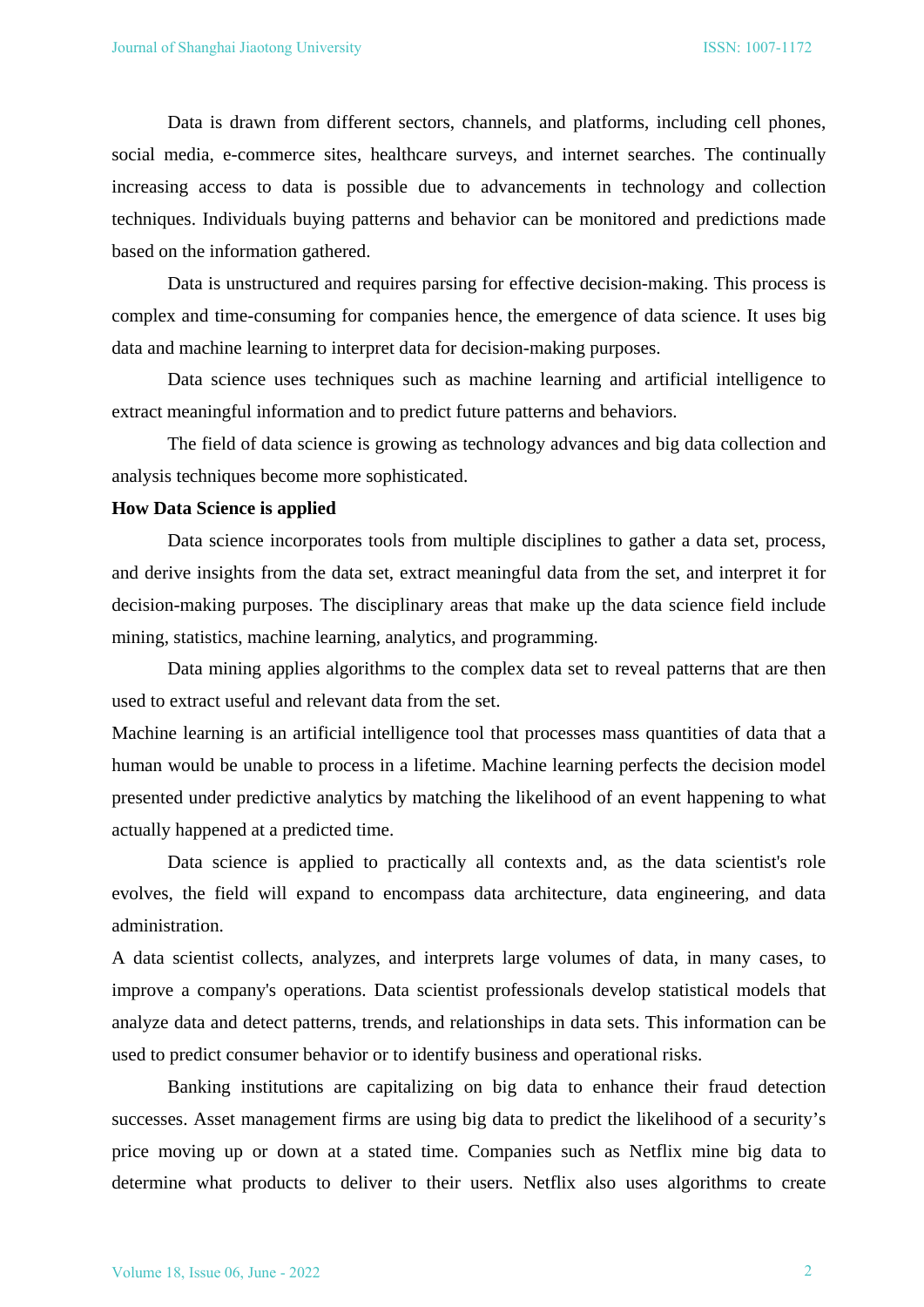personalized recommendations for users based on their viewing history. Data science is evolving at a rapid rate, and its applications will continue to change lives into the future.

### **Methodology (Case Study):**

Data Science is a blend of various tools, algorithms, and machine learning principles with the goal to discover hidden patterns from the raw data.



As you can see from the above image, a Data Analyst usually explains what is going on by processing history of the data. On the other hand, Data Scientist not only does the exploratory analysis to discover insights from it, but also uses various advanced machine learning algorithms to identify the occurrence of a particular event in the future.

So, Data Science is primarily used to make decisions and predictions making use of predictive causal analytics, prescriptive analytics (predictive plus decision science) and machine learning.

There are several definitions available on Data Scientists. In simple words, a Data Scientist is one who practices the art of Data Science. The term "Data Scientist" has been coined after considering the fact that a Data Scientist draws a lot of information from the scientific fields and applications whether it is statistics or mathematics.

#### **What does a Data Scientist do?**

Data scientists are those who crack complex data problems with their strong expertise in certain scientific disciplines. They work with several elements related to mathematics, statistics, computer science, etc. They make a lot of use of the latest technologies in finding solutions and reaching conclusions that are crucial for an organization's growth and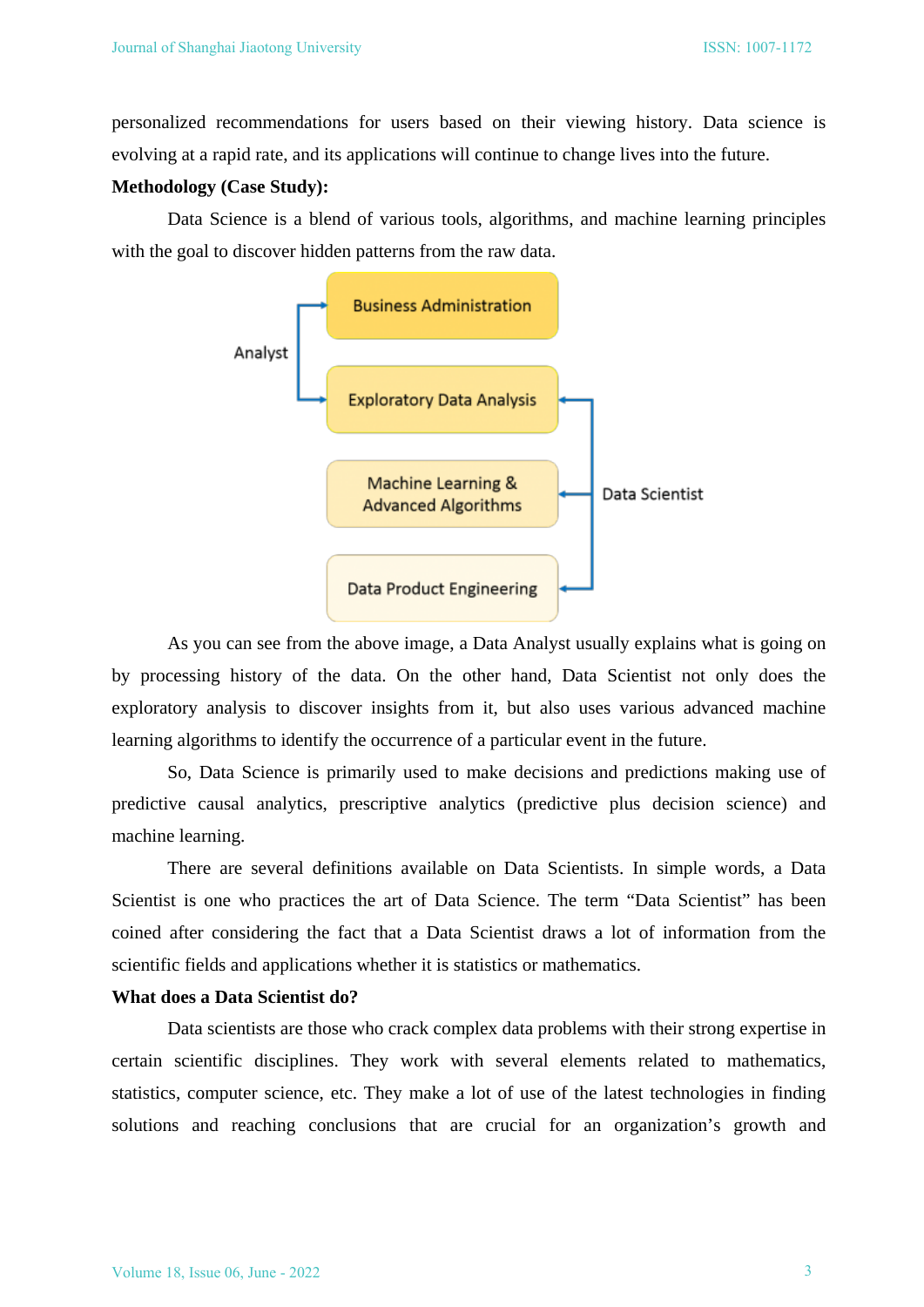development. Data Scientists present the data in a much more useful form as compared to the raw data available to them from structured as well as unstructured forms.

# **Business Intelligence (BI) vs. Data Science**

- Business Intelligence (BI) basically analyzes the previous data to find hindsight and insight to describe business trends. Here BI enables you to take data from external and internal sources, prepare it, run queries on it and create dashboards to answer questions like quarterly revenue analysis or business problems.
- Data Science is a more forward-looking approach, an exploratory way with the focus on analyzing the past or current data and predicting the future outcomes with the aim of making informed decisions.

| <b>Features</b> | <b>Business Intelligence (BI) Data Science</b>        |                                                                                               |
|-----------------|-------------------------------------------------------|-----------------------------------------------------------------------------------------------|
| Data Sources    | Structured<br>(Usually SQL, often Data)<br>Warehouse) | Both<br>Structured<br>and<br>Unstructured<br>(logs, cloud data, SQL, NoSQL,<br>text)          |
| Approach        | <b>Statistics</b><br>and<br>Visualization             | Statistics, Machine Learning,<br>Analysis,<br>Neuro-<br>Graph<br>linguistic Programming (NLP) |
| Focus           | <b>Past and Present</b>                               | <b>Present and Future</b>                                                                     |
| Tools           | Microsoft<br>Pentaho,<br>BI, QlikView, R              | RapidMiner, BigML, Weka, R                                                                    |

# **Lifecycle of Data Science**

Main phases of the Data Science Lifecycle:

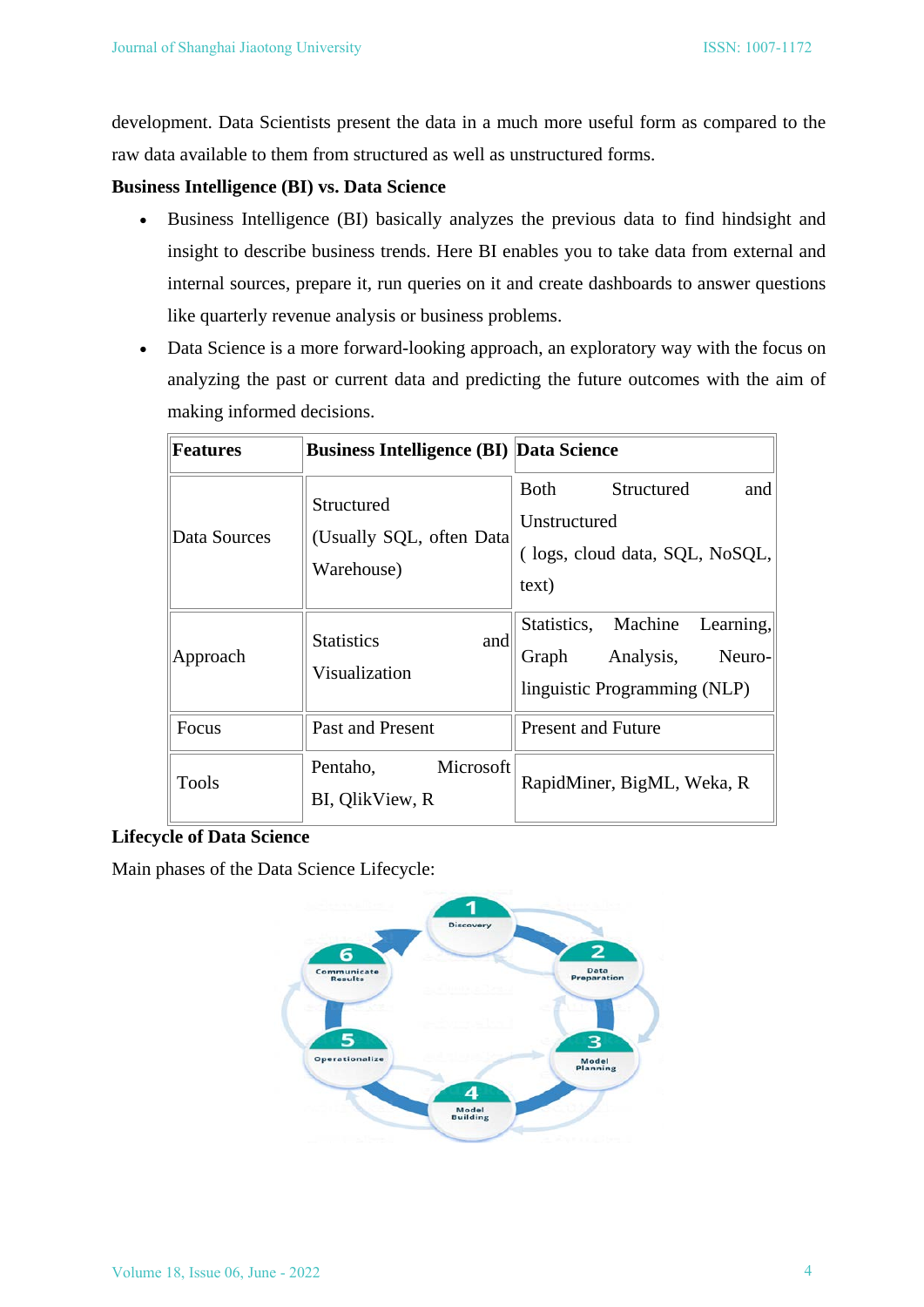**Phase 1—Discovery:** Before you begin the project, it is important to understand the various specifications, requirements, priorities and required budget. You must possess the ability to ask the right questions. In this phase, you also need to frame the business problem and formulate initial hypotheses (IH) to test.

**Phase 2—Data preparation:** It require analytical sandbox in which you can perform analytics for the entire duration of the project. You need to explore, preprocess and condition data prior to modeling. Further, you will perform ETLT (extract, transform, load and transform) to get data into the sandbox.



.**Phase 3—Model planning:** We will determine the methods and techniques to draw the relationships between variables. These relationships will set the base for the algorithms which you will implement in the next phase.



- 1. **R** has a complete set of modeling capabilities and provides a good environment for building interpretive models.
- 2. **SQL Analysis services** can perform in-database analytics using common data mining functions and basic predictive models.
- 3. **SAS/ACCESS** can be used to access data from Hadoop and is used for creating repeatable and reusable model flow diagrams.

**Phase 4—Model building:** In this phase, you will develop datasets for training and testing purposes. We will analyze various learning techniques like classification, association and clustering to build the model.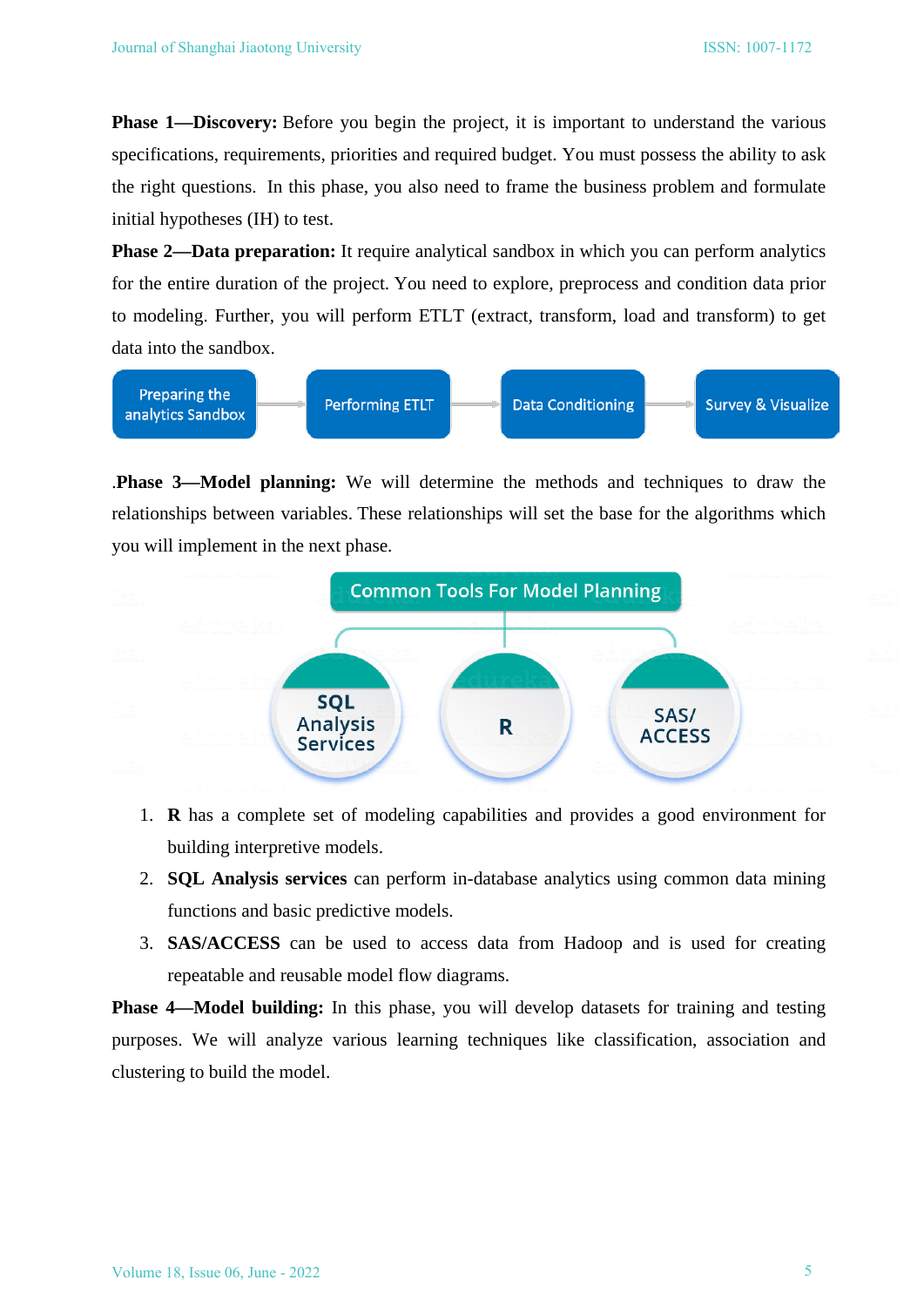

**Phase 5—operationalize:** In this phase, you deliver final reports, briefings, code and technical documents. In addition, sometimes a pilot project is also implemented in a real-time production environment.

**Phase 6—Communicate results:** It is important to evaluate if you have been able to achieve your goal that you had planned in the first phase. So, in the last phase, you identify all the key findings, communicate to the stakeholders and determine if the results of the project are a success or a failure.

In this use case, we will predict the occurrence of diabetes making use of the entire lifecycle that we discussed earlier. Let's go through the various steps.

### **Step 1:**

• we will collect the data based on the medical history of the patient as discussed in Phase

# **Step 2:**

- Now, once we have the data, we need to clean and prepare the data for data analysis.
- Here, we have organized the data into a single table under different attributes making it look more structured.

This data has a lot of inconsistencies.

**Step 3:** Now let's do some analysis as discussed earlier in Phase 3.

• First, we will load the data into the analytical sandbox and apply various statistical functions on it. For example, R has functions like *describe* which gives us the number of missing values and unique values. We can also use the summary function which will give us statistical information like mean, median, range, min and max values.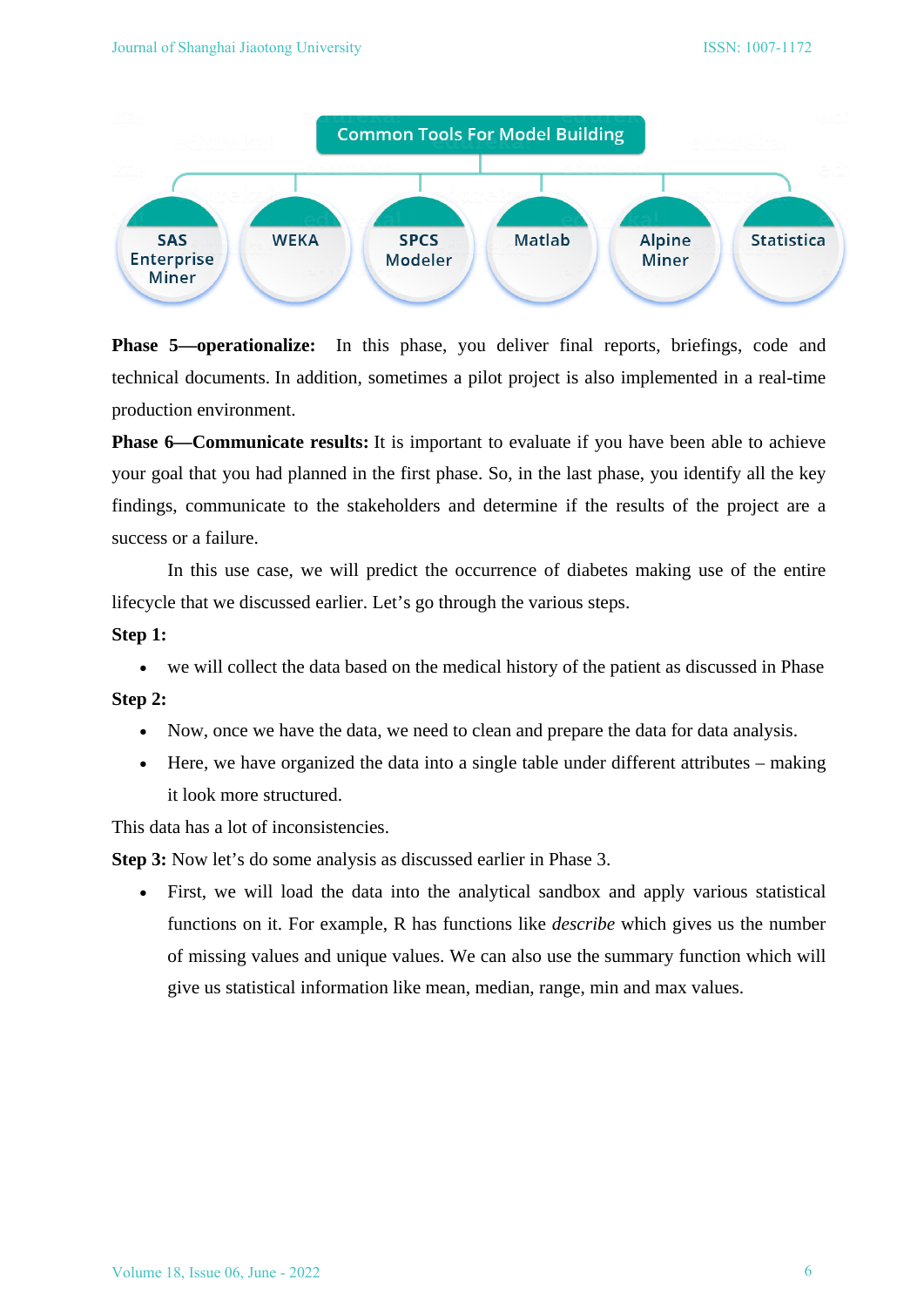|                | npreg | glu | bp  | skin | bmi  | ped   | age |
|----------------|-------|-----|-----|------|------|-------|-----|
| 1              | 6     | 148 | 72  | 35   | 33.6 | 0.627 | 50  |
| $\overline{2}$ | 1     | 85  | 66  | 29   | 26.6 | 0.351 | 31  |
| з              | 1     | 89  | 80  | 23   | 28.1 | 0.167 | 21  |
| 4              | з     | 78  | 50  | 32   | 31   | 0.248 | 26  |
| 5              | 2     | 197 | 70  | 45   | 30.5 | 0.158 | 53  |
| 6              | 5     | 166 | 72  | 19   | 25.8 | 0.587 | 51  |
| 7              | o     | 118 | 84  | 47   | 45.8 | 0.551 | 31  |
| 8              | 1     | 103 | 30  | 38   | 43.3 | 0.183 | 33  |
| 9              | з     | 126 | 88  | 41   | 39.3 | 0.704 | 27  |
| 10             | 9     | 119 | 80  | 35   | 29   | 0.263 | 29  |
| 11             | 1     | 97  | 66  | 15   | 23.2 | 0.487 | 22  |
| 12             | 5     | 109 | 75  | 26   | 36   | 0.546 | 60  |
| 13             | з     | 88  | 58  | 11   | 24.8 | 0.267 | 22  |
| 14             | 10    | 122 | 78  | 31   | 27.6 | 0.512 | 45  |
| 15             | 4     | 97  | 60  | 33   | 24   | 0.966 | 33  |
| 16             | 9     | 102 | 76  | 37   | 32.9 | 0.665 | 46  |
| 17             | 2     | 90  | 68  | 42   | 38.2 | 0.503 | 27  |
| 18             | 4     | 111 | 72  | 47   | 37.1 | 1.39  | 56  |
| 19             | з     | 180 | 64  | 25   | 34   | 0.271 | 26  |
| 20             | 7     | 106 | 92  | 18   | 39   | 0.235 | 48  |
| 21             | 9     | 171 | 110 | 24   | 45.4 | 0.721 | 54  |

**Step 4:** Now, based on insights derived from the previous step, the best fit for this kind of problem is the decision tree. Let's see how?

**Step 5:** In this phase, we will run a small pilot project to check if our results are appropriate. We will also look for performance constraints if any. If the results are not accurate, then we need to replan and rebuild the model.

**Step 6:** Once we have executed the project successfully, we will share the output for full deployment.

A Data Scientist requires skills basically from three major areas as shown below.



In the end, it won't be wrong to say that the future belongs to the Data Scientists. It is predicted that by the end of the year 2018, there will be a need of around one million Data Scientists. More and more data will provide opportunities to drive key business decisions. It is soon going to change the way we look at the world deluged with data around us. Therefore, a Data Scientist should be highly skilled and motivated to solve the most complex problems.

**Types of Data Science Jobs:** Data Scientist Data Analyst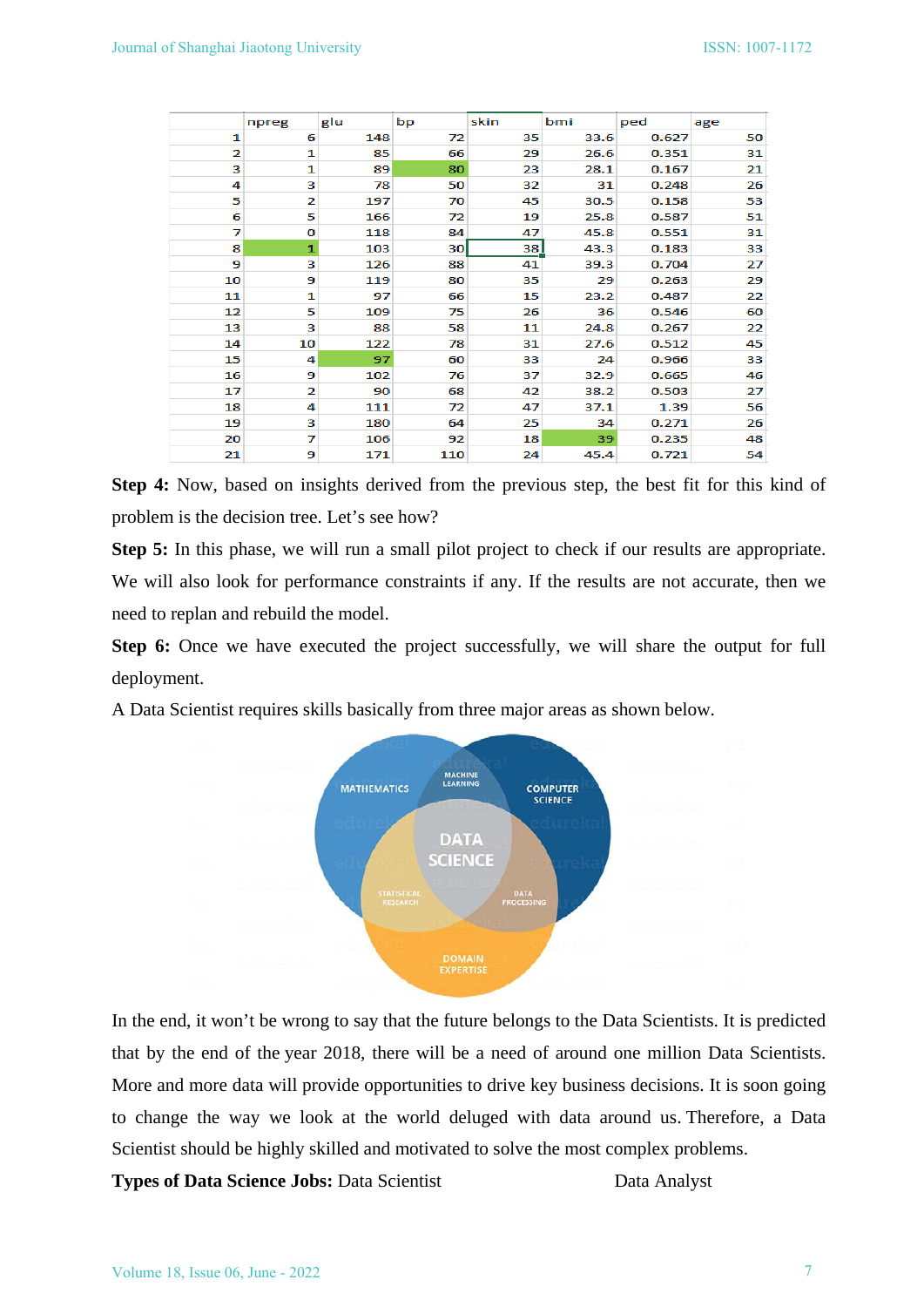Business Analyst Data engineer Business Intelligence Analyst Machine learning Engineer **Statistician** 

### **Data scientist responsibilities**

- 1. Solving business problems through explored research and constructing open-ended industry questions.
- 2. Collect huge volumes of unstructured and structured data. They have to query structured data from relational databases using programming languages such as SQL.
- 3. Employ polished analytical methods, statistical and machine learning methods to prepare data.
- 4. Rigorously clean data to discard irrelevant information and prepare the data for modeling and preprocessing.
- 5. Carry out exploratory data analysis (EDA) for understanding how to handle missing data and to look for trends and/or opportunities.

# **Data Scientist Job Roles**

Some of the prominent Data Scientist job titles are:

| Data Scientist | Data Engineer           | Data/Analytics Manager               |
|----------------|-------------------------|--------------------------------------|
| Data Architect | Data Administrator      | <b>Business Intelligence Manager</b> |
| Data Analyst   | <b>Business Analyst</b> |                                      |

The time to up-skill in Data Science and Big Data Analytics to take advantage of the Data Science career opportunities that come your way. This brings us to the end of Data Science tutorial blog. I hope this blog was informative and added value to you. Now is the time to enter the Data Science world and become a successful Data Scientist.

Data science is an essential part of many industries today, given the massive amounts of data that are produced, and is one of the most debated topics in IT circles. Its popularity has grown over the years, and companies have started implementing data science techniques to grow their business and increase customer satisfaction. In this article, we'll learn what data science is, and how you can become a data scientist.

# **Conclusion:**

A [data scientist](https://www.simplilearn.com/tutorials/data-science-tutorial/how-to-become-a-data-scientist) analyzes business data to extract meaningful insights. In other words, a data scientist solves business problems through a series of steps, including:

- Before tackling the data collection and analysis, the data scientist determines the problem by asking the right questions and gaining understanding.
- The data scientist then determines the correct set of variables and data sets.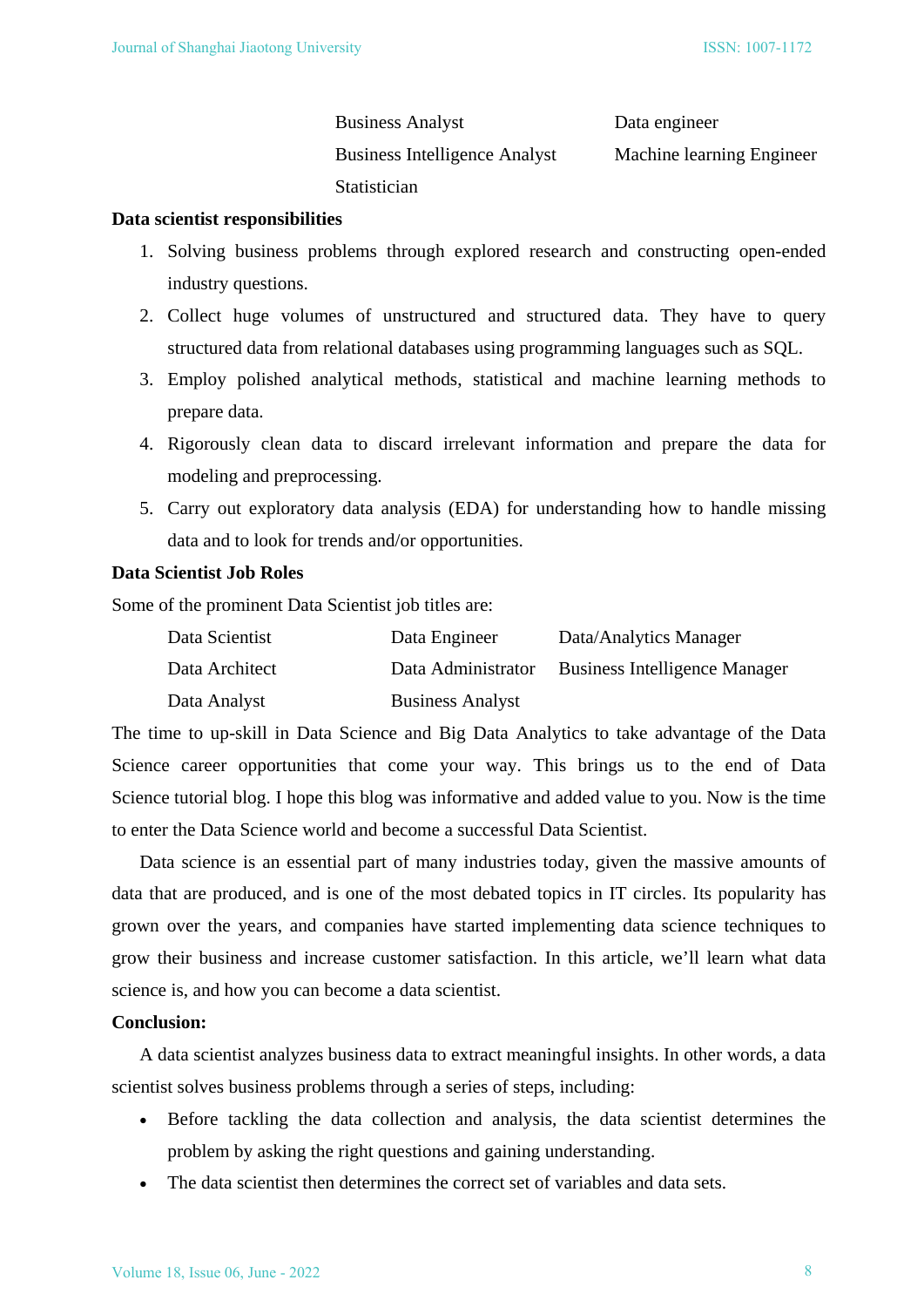- The data scientist gathers structured and unstructured data from many disparate sources—enterprise data, public data, etc.
- Once the data is collected, the data scientist processes the raw data and converts it into a format suitable for analysis. This involves cleaning and validating the data to guarantee uniformity, completeness, and accuracy.
- After the data has been rendered into a usable form, it's fed into the analytic system— ML algorithm or a statistical model. This is where the data scientists analyze and identify patterns and trends.
- When the data has been completely rendered, the data scientist interprets the data to find opportunities and solutions.
- The data scientists finish the task by preparing the results and insights to share with the appropriate stakeholders and communicating the results.

Data Scientist:

- Job role: Determine what the problem is, what questions need answers, and where to find the data. Also, they mine, clean, and present the relevant data.
- Skills needed: Programming skills (SAS, R, Python), storytelling and data visualization, statistical and mathematical skills, knowledge of Hadoop, SQL, and Machine Learning.

Data Analyst:

- Job role: Analysts bridge the gap between the data scientists and the business analysts, organizing and analyzing data to answer the questions the organization poses. They take the technical analyses and turn them into qualitative action items.
- Skills needed: Statistical and mathematical skills, programming skills (SAS, R, Python), plus experience in data wrangling and data visualization.

Data Engineer:

• Job role: [Data engineers](https://www.simplilearn.com/tutorials/data-science-tutorial/data-scientist-vs-data-analyst-vs-data-engineer) focus on developing, deploying, managing, and optimizing the organization's data infrastructure and data pipelines. Engineers support data scientists by helping to transfer and transform data for queries.

# **Data Science Tools**

The data science profession is challenging, but fortunately, there are plenty of tools available to help the data scientist succeed at their job.

- Data Analysis: SAS, Jupiter, R Studio, MATLAB, Excel, RapidMiner
- Data Warehousing: Informatica/ Talend, AWS Redshift
- Data Visualization: Jupiter, Tableau, Cognos, RAW